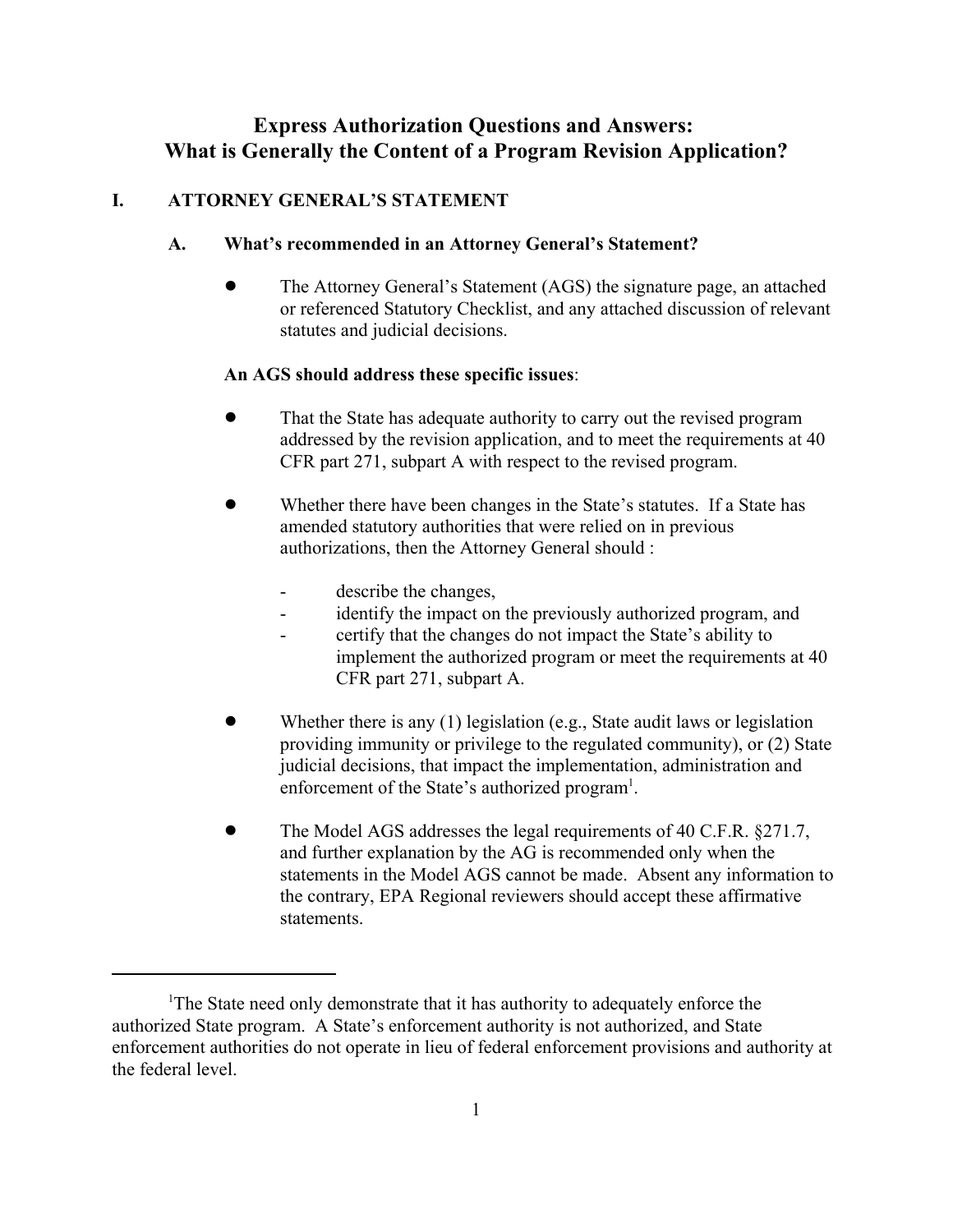### **B. When are Rule Specific Entries Recommended?**

# **Rule specific entries are recommended in the Attorney General's Statement under the following circumstances**:

- When the program revision involves an innovative interpretation of its regulations. Just as EPA sometimes must defend its interpretation of RCRA and its regulations when attempting to find creative methods for regulating hazardous waste, States may also need to defend the interpretation of their regulations.
- ! Otherwise, rule specific entries should generally be kept to a minimum on the AGS certification. This information is best documented on the Statutory Checklist or in the rule checklist.

# **C. Authorization of State Statutory Provisions**

• Although EPA does not authorize provisions in State statutes which provide authority for the State's authorized regulations, or which provide enforcement authority, some States use statutory provisions instead of regulatory provisions as part of the state hazardous waste management program that operates in lieu of the federal program. In this latter situation, the AGS should include a reference to such statutory provisions,e.g., "The *regulatory and statutory* provisions for which the **[***State/Commonwealth***]** is seeking authorization are documented in the attached **[***Refer to Revision Checklists or other Regulatory Documentation document***]**."

# **II. STATUTORY CHECKLIST**

# **A. What Do We Recommend When there are No Statutory Changes and the State's Statutes are Well Documented?**

• No changes to the current Statutory checklist/documentation should generally be needed. A copy of the current Statutory Checklist can accompany the Attorney General's Statement or, if the current Statutory checklist/documentation is already on file at the Region, it can be referenced in the Attorney General's Statement.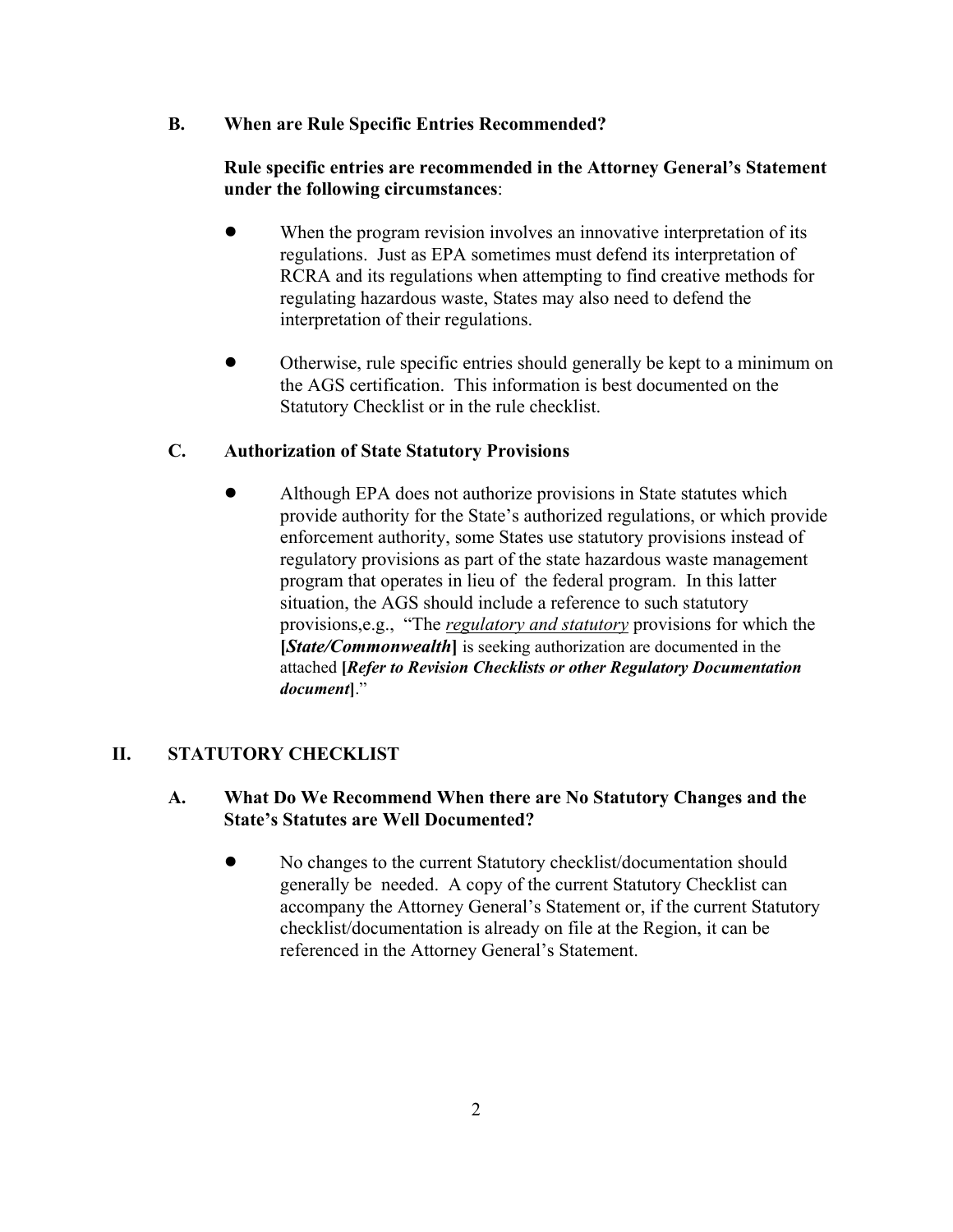#### **B. When is a Revised Statutory Checklist Recommended?**

! A State should submit a revised or amended statutory checklist when the statutes identified have been amended or modified by judicial action, but the changes are not significant enough to warrant completely redoing the State's statutory checklist. An addendum to the existing checklist can be used to document these changes, or the current statutory checklist can be directly amended with the revisions clearly identified (e.g., by using bold or italicized print). The State should consult with the EPA Region to establish the appropriate format of the changes.

### **C. When is a New Statutory Checklist Recommended?**

- When a State has not updated its statutory documentation for a number of years and the EPA Region determines that it is appropriate for the documentation to be resubmitted. Examples include but are not limited to: 1) when the only comprehensive statutory documentation was submitted with the base program application package, and 2) when the state program has not been codified in a number of years and the only recent statutory documentation is related to specific program revisions.
- When the State has made a major change to its statutes that would render previous documentation obsolete, such as changing core authorities or extensive reorganization or renumbering of statutes.
- When the program revision involves an expansion in scope of the previously authorized program. Examples include but are not limited to: 1) initial adoption of new portions of the hazardous waste program, e.g., the land disposal restrictions, BIFs, or corrective action, and 2) regulation of new units or treatment types, e.g. miscellaneous units.

*Note: We recommend that the complexity of the Statutory Checklist not be determined by the manner in which a State adopts its regulations (i.e., incorporation by reference versus verbatim or re-write), but rather by how broad/specific the State's enabling authorities are. Thus, a State that incorporates the Federal regulations by reference can generally forego regulatory checklists, but may need a very detailed statutory checklist to appropriately document its authorities. Conversely, a State that rewites theFederal regulations may need very detailed regulatory checklists, but only a simplified statutory crosswalk to represent its authorities because of the broadness of the State's authorities. Also, a statutory checklist does not identify the State statutory provisions that operate in lieu of the federal program, nor does it authorize the State's statutory provisions to operate in lieu of the federal statutory provisions under RCRA.*

### **III. RULE CHECKLISTS**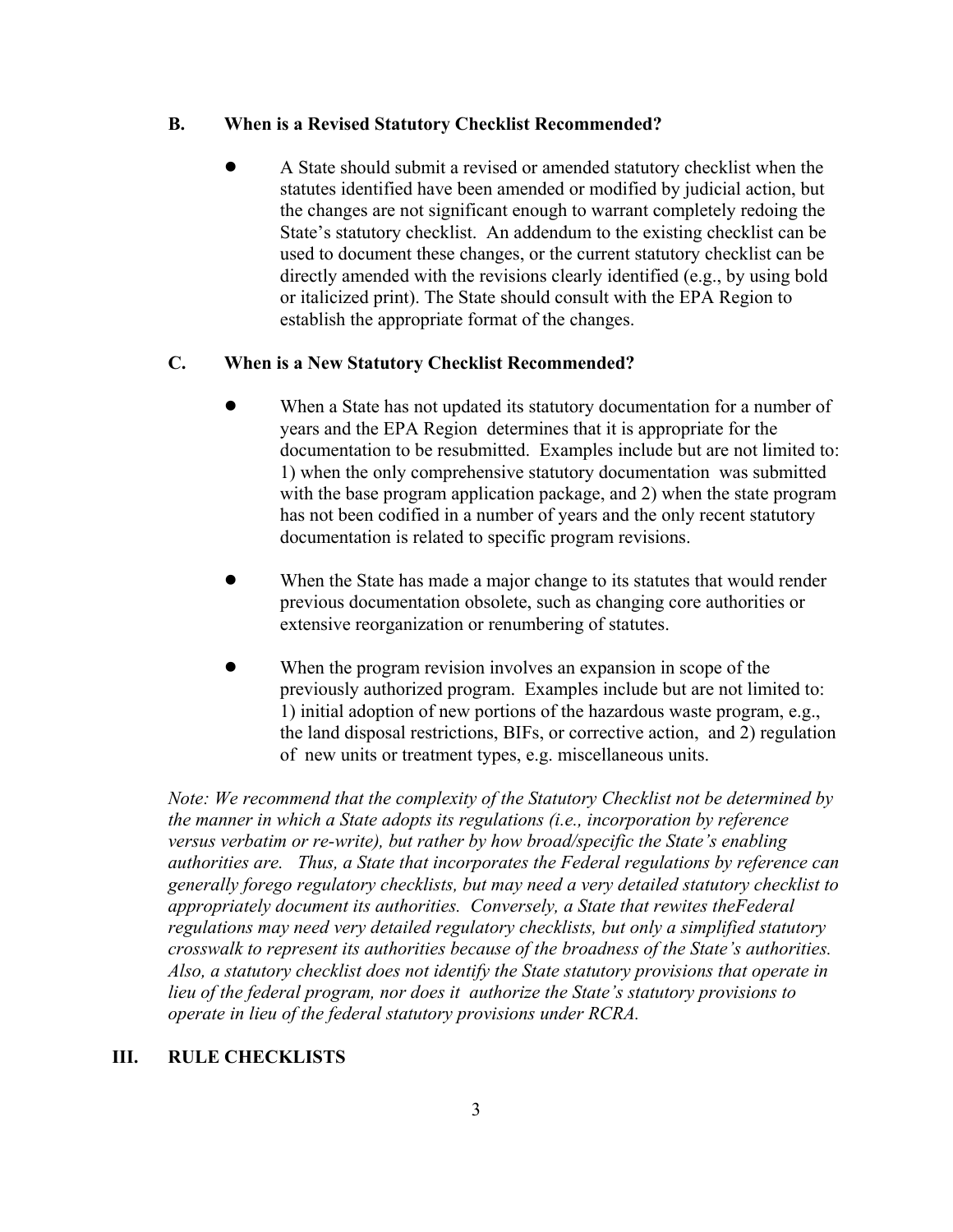### **A. When are Rule Checklists Recommended?**

- EPA recommends that a State which rewrites the federal regulations submit completed rule checklists to help the Region locate and review the changes made to the regulations and to assist the State in its adoption process. The information in the checklists helps facilitate the review process. Without revision checklists, the authorization process will likely take much longer for a State that rewrites the Federal regulations, as well as for a State that adopts the Federal regulations verbatim. States modifying the rule checklists should consult with their Region before submission to facilitate EPA's review.
- Rule checklists are not usually recommended for States that fully incorporate by reference (IBR).
- There are a handful of self-implementing HSWA provisions for which EPA did not promulgate regulations. Although there are no regulatory checklists for these statutory provisions, States must seek authorization for more stringent provisions.

### **B. Recommended Content of Rule Checklists**

• In addition to providing a detailed crosswalk between State and Federal rule provisions, rule checklists also address the issue of stringency of State regulations. The "comments" column should be used to discuss changes a State has made to a federal provision, either within the column or in a footnote. Such a discussion may answer Regional questions, and preclude comments.

# **IV. PROGRAM DESCRIPTION**

**A. When are Revisions or an Addendum to the Program Description (PD) Recommended?**

**The EPA Region determines when a revised PD or an addendum should be submitted. An update to the PD may be called for under the following situations**:

• When the State is seeking authorization for a new program area, e.g., land disposal restrictions, corrective action, universal wastes.